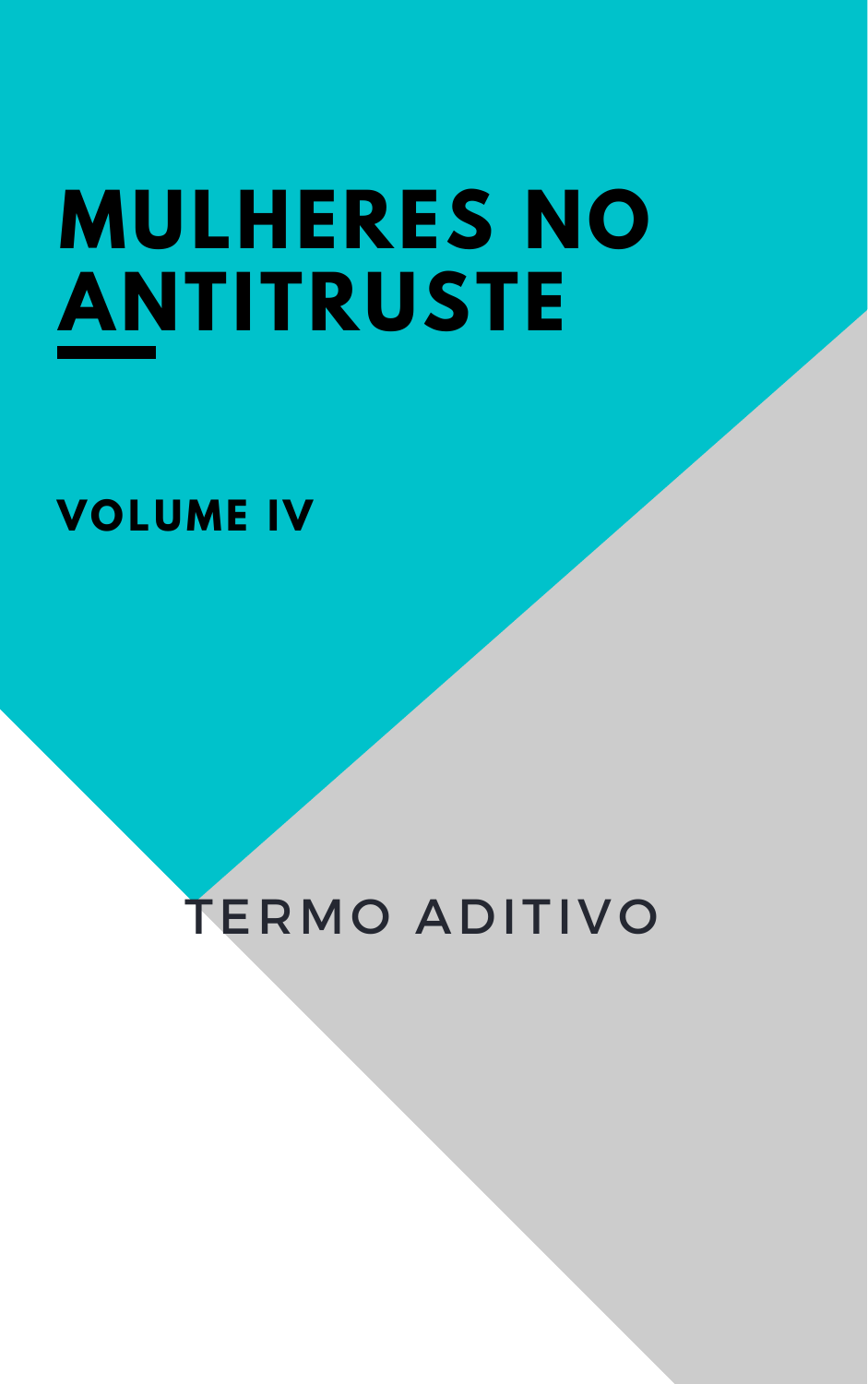# **TERMO ADITIVO AO EDITAL DE CHAMADA DE ARTIGOS PARA O VOLUME IV DO LIVRO MULHERES NO ANTITRUSTE**

# **I. PREMIAÇÃO**

De acordo com o item 1.3 do Edital de chamada de artigos para o Livro IV, a Rede Women in Antitrust (WIA) concederá os seguintes prêmios para os três artigos mais bem avaliados pela Comissão Científica:

#### **1º lugar:**

- Espaço como palestrante em evento da Rede WIA;
- 5 livros de autoras WIAs;
- Inscrição em evento IBRAC;

# **2º lugar:**

- Espaço como debatedora em evento da Rede WIA;
- 3 livros de autoras WIAs;
- Inscrição em evento IBRAC;

# **3º lugar:**

- 2 livros de autoras WIAs;
- Inscrição em evento IBRAC;

## **II. PRORROGAÇÃO DO PRAZO PARA SUBMISSÃO DE ARTIGOS**

A Comissão de Organização do IV Livro Mulheres no Antitruste informa que o prazo final para submissão de artigos foi **prorrogado para o dia 1º de maio de 2021, até às 23h59** (horário local).

#### Brasília, 23 de março de 2021.

#### **Comissão de Organização do IV Livro Mulheres no Antitruste**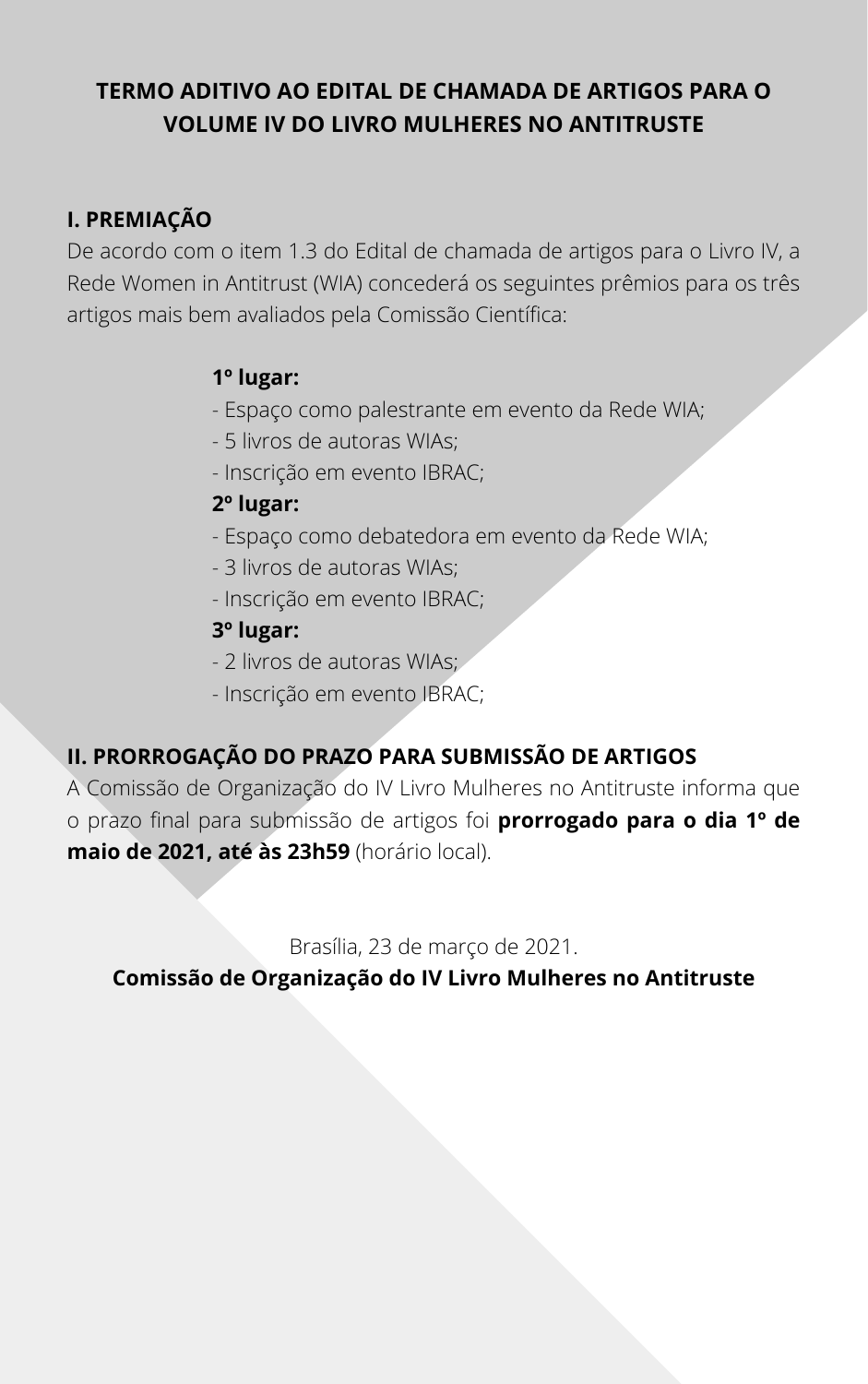# **WOMEN IN ANTITRUST BRAZIL BOOK**

# AMENDMENT

**4TH EDITION**